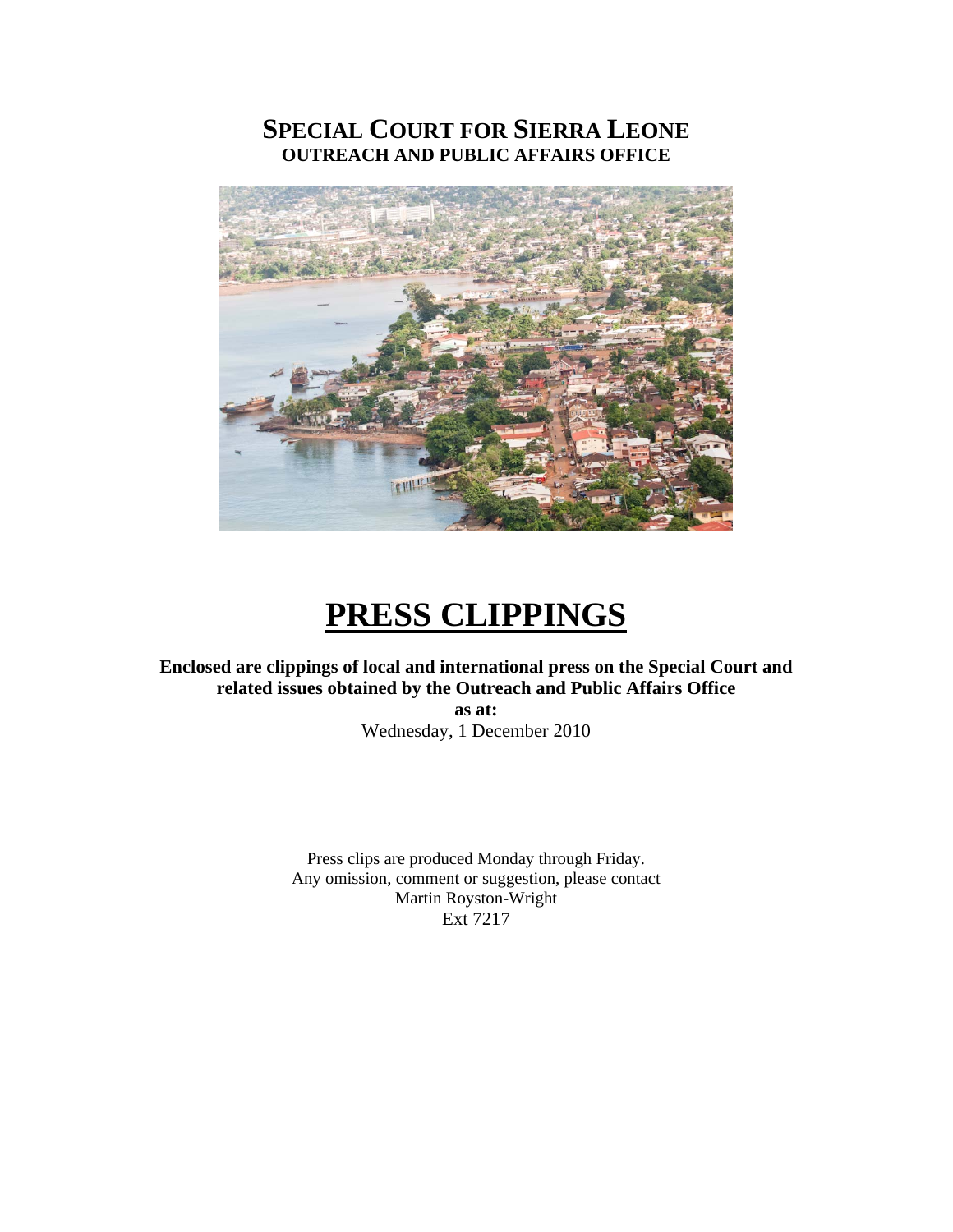| <b>Local News</b>                                                                               |             |
|-------------------------------------------------------------------------------------------------|-------------|
| Aftermath of War Covert Attacks and Reprisals / Sierra Express Media                            | Pages 3-4   |
| African Notebook / Awoko                                                                        | Page 5      |
| <b>International News</b>                                                                       |             |
| Taylor on Africa's Worst Dictators List / Liberia Webs                                          | Pages 6-7   |
| Libya in the Dock? / Radio Netherlands Worldwide                                                | Pages 8-9   |
| Kenya Committed to ICC and Judicial Reforms / Kenya Broadcasting Corporation                    | Pages 10-11 |
| International Lawyers Debate U.S. Policy on International Criminal Court / The Legal Times Blog | Page 12     |
| International Criminal Court Must Prove Al-Bashir's Genocide Charges / Afrique en Linge         | Page 13     |
| Children in War and in Prison / <i>Macleans.Ca</i>                                              | Pages 14-15 |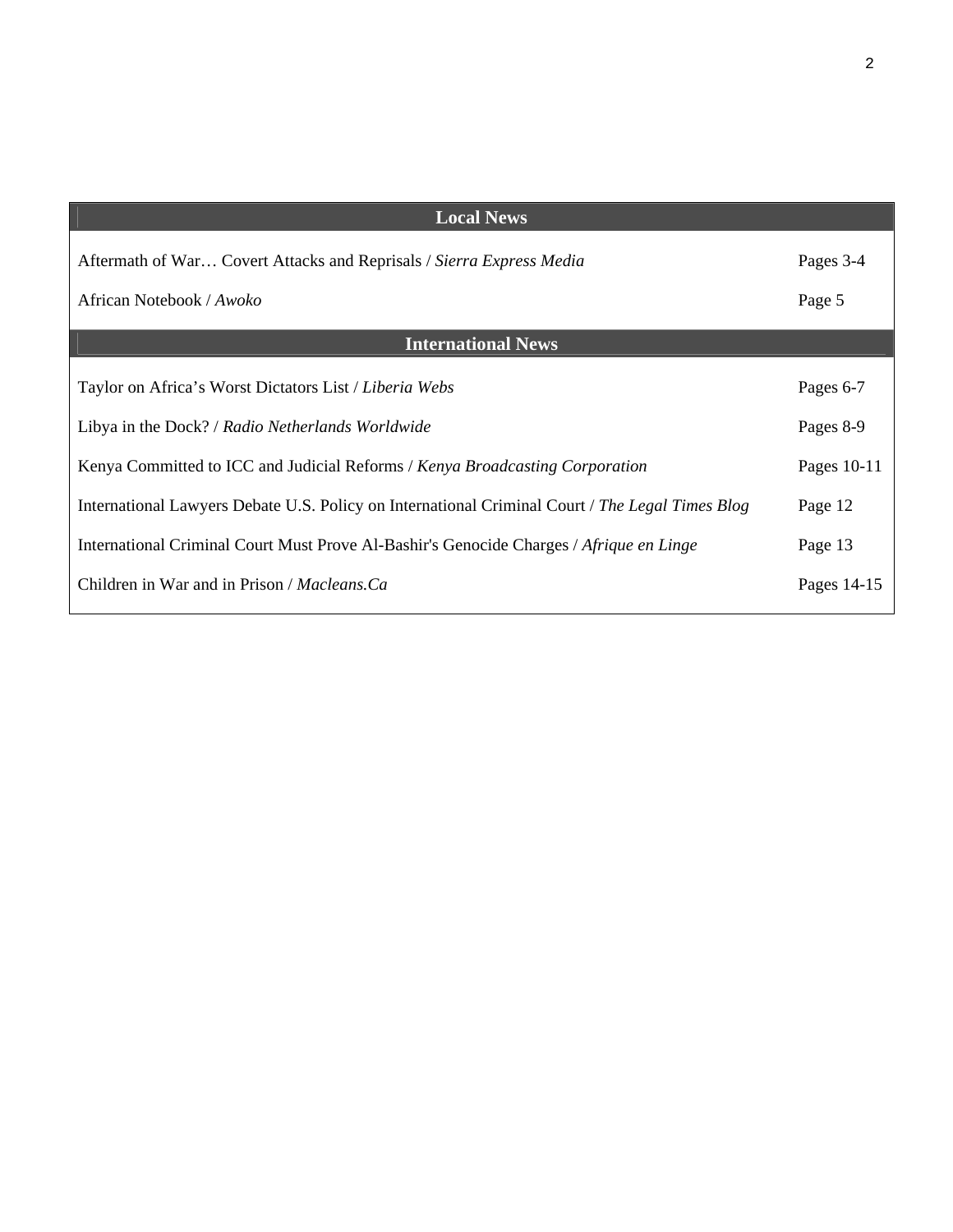## **Aftermath of war… covert attacks and reprisals**

Author: Ibrahim Samura - SEM

Sierra Leone's unforgettable war ended eight/nine years ago, but repeated ruthless conducts of former combatants continues unabated.

Reflection is drawn to incidences of attacks on the family of one of Sierra Leone's former warlords (now Special Court convict), Ibrahim Bazzy Kamara (in photo), by ex-fighters[,](http://www.sierraexpressmedia.com/archives/16889)  who, according to findings, alleged that the forenamed commander has something for them.



Of course, reports of uncountable attacks on the family resident of the wife of Bazzy Kamara, is said to have been happening almost every month or two.

It has reached desks of this press that the mother of the wife of Bazzy Kamara, has had restless days owing to repeated embarrassments meted her by individuals claiming to be former combatants.

Facts gathered disclosed how the unknown attackers claimed being members of Bazzy Kamara's battalion.

That during periods of war, Bazzy Kamara, collected from them valuables for safe keeping; and so wanted it back.

Yes, it is a phenomenon that Sierra Leonean rebels used to mine diamonds emblemmed as 'blood diamonds.' And that the diamonds were exchanged for arms by the rebels themselves.

This, to the international community, was the true reason for the prolonged and cunning behaviours of warlord Foday Sankoh down playing of Sierra Leone's disbarment process.

The United Nations have had the opportunity to skillfully disarm combatants and then later incorporated them into society; giving them everlasting skills.

To the UN, it was envisaged that combatants, after acquiring the skills, will go into the society and make for their living and not engage in things that demeans their credibility.

It was told to this press that the wife and mother of Ibrahim Bazzy have had their way to unknown destinations due to fear for their lives.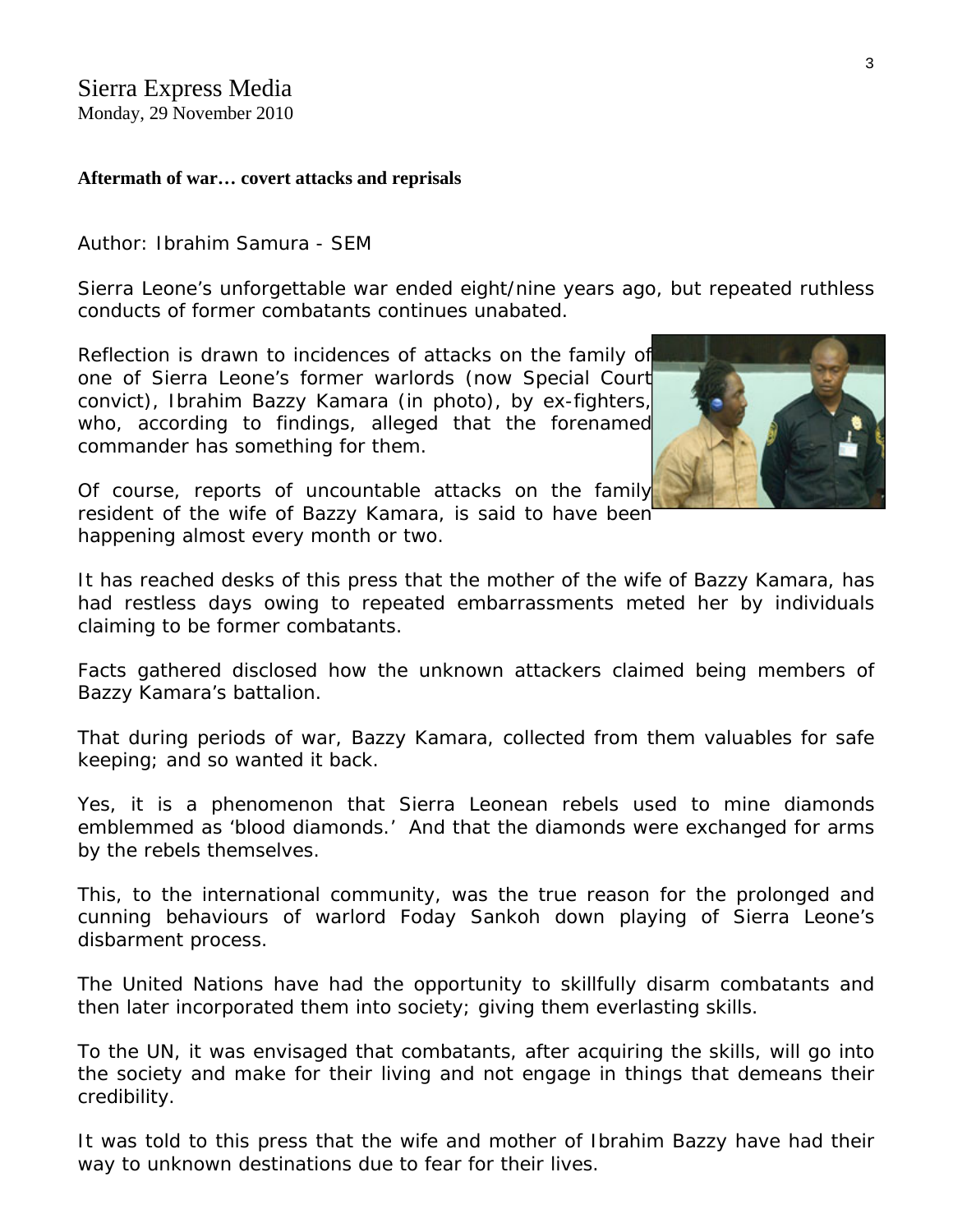Recently, it was reported that another set of attackers dashed at the resident of the family of Bazzy Kamara to wreck havoc, but regrettably pulled out after observing that the wife and mother are at large.

Eyewitnesses account say the perpetrators angrily promised to get rid of Bazzy Kamara's wife.

The wife's whereabouts, we are told, is unknown and cannot be traced.

Sources say she disappeared due to persistent threats from groups of individuals claiming to be ex-fighters /undermen of her husband Ibrahim Bazzy.

Anifa Kamara, in 2005, alongside four others, was indicted for contempt by the Special Court for Sierra Leone.

Contents as read in the indictment, articulates Anifa Kamara's alleged disclosure of names of protected witnesses testifying against her husband Bazzy Kamara.

It could be recalled that Bazzy Kamara was one time minister in the Armed Forces Revolutionary Movement regime (AFRC), and was frontline commander in the January 6<sup>th</sup> attack of Freetown by soldiers of the AFRC/SLAs movement.

He was afterwards arrested alongside Issa Sesay, Morris Kallon, Tamba Brima and others for crimes against humanity.

Ibrahim Bazzy, who now serves sentence in Rwanda, has had his family put under serious threats by colleague fighters.

Sources say Bazzy Kamara is unwell about information concerning his wife and family.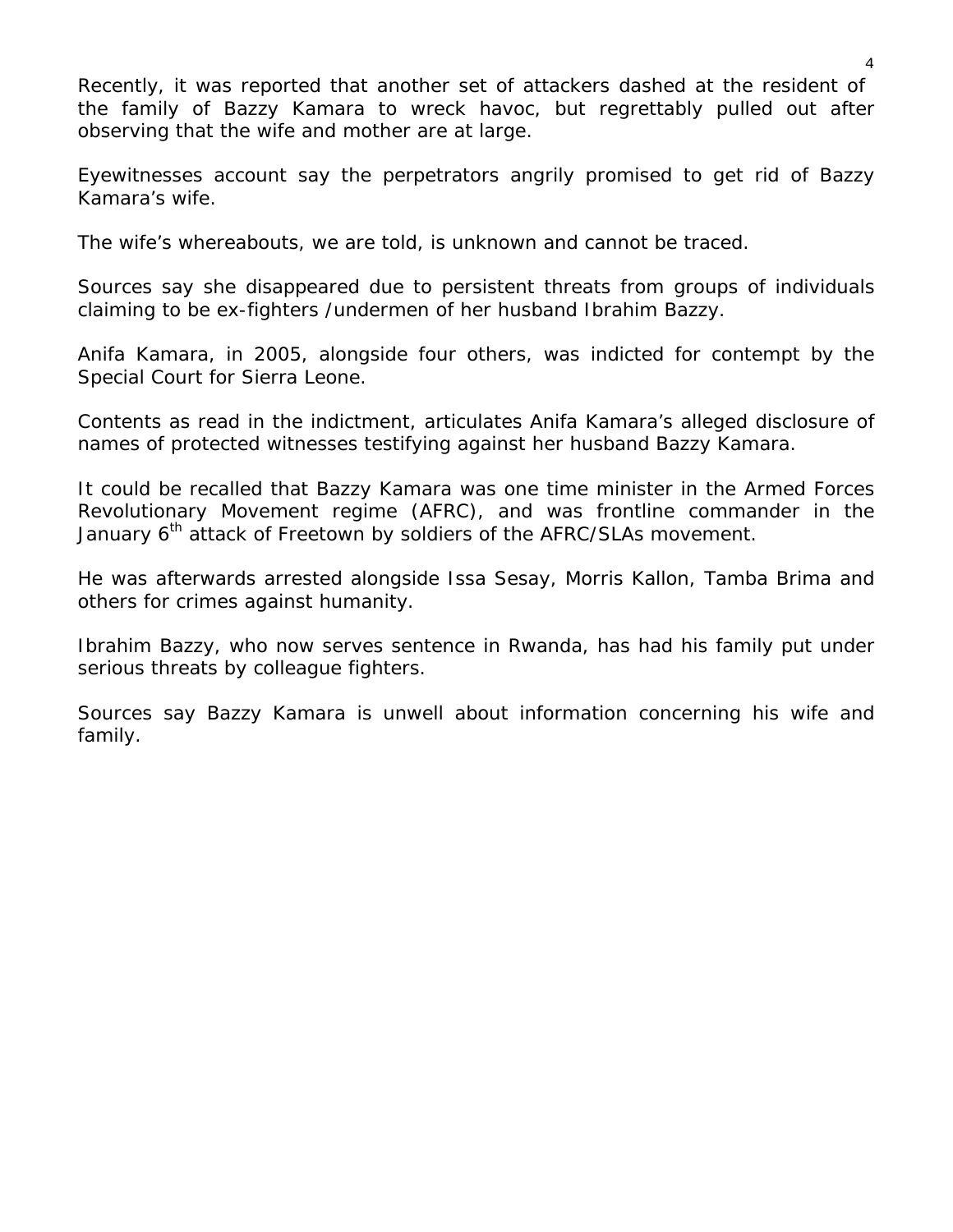Awoko Wednesday, 1 December 2010

### **African Notebook**

By Rod Mac Johnson

Two developments in Africa would be with us for the foreseeable future. The first is the case of Jean-Pierra Bemba whose alleged involvement is said to have been responsible for the deaths of thousands of civilians in the Central African Republic mostly women and children.

The trial also showed that no matter how long it takes leaders will always be brought to answer for their crimes.

It actually puts a break on leaders ruling with iron fists and walk away after trampling on the rights of nationals they are ruling. The Bemba trial will take some time to come to a conclusion but he overriding factor remains that it has started — and both perpetrators and victims are witnessing the drama as it is relived…sometimes to the agony of the victims.

But that also showcased for the issue of former Chadian leader Hissene Habre which is just a stone throw away in Dakar, Senegal.

He carved a reputation for himself of some 40 thousand deaths of political prisoners. Unfortunately, Habre's lawyers thought they had the last laugh when the ECOWAS Court of Justice ruled that Senegal by itself cannot put Habre on trial for alleged crimes committed in the 1980s.

But the boot was on the other foot when the court in Abuja, the Nigerian administrative capital recommended that a Special Tribunal be set up to try Habre for murders, rapes and other harassment committed during eight years of his rule.

Now, 20 years after he fled to Dakar after rebels toppled him from power, the 68 year old leader has been under arrest, frail -looking and haggard.

The twist now is that Senegal has revised its penal code which paved the way to take in a Special Tribunal, making Habre, the first African leader to be tried for war crimes by an African country. This should not be confused by the trial of Charles Taylor, whose prosecution is by a UN backed Special Court, observers explained.

However, there are indications that the Tribunal will be patterned like those conducted in Sierra Leone, Rwanda and Yugoslavia.

The cost of the pending trial which could start in the first half of 2011 is estimated at 8 million Euros. Prosecutors said the evidence against Habre is watertight. Evidence-backing has come from the Belgians whose investigators have scooped up details of hundreds of atrocities during a four year investigation and are willing to turn over the document to the Tribunal.

For the time being, one thing is certain, Habre would be put on trial for his deeds which will not be a dodgy game.

Unlike the story of the famous scientist whose chauffeur had an idea? Hey boss, the chauffeur said, since I've heard your lecture so many times, why dont I deliver your lectur tonight and gives you a break? Sounds great, said the scientist.

When they got to the auditorium, the scientist put on the chaffeur's hat and settled into the back row. The chauffeur walked to the lectern and gave the lecture. Afterwards, he asked if there were any questions.

Yes, said one professor, launching into a highly technical question. The chaffeur was panic stricken for a moment but quickly recovered. That's an easy one, he replied. So easy, I'm going to let my chaffeur answer it.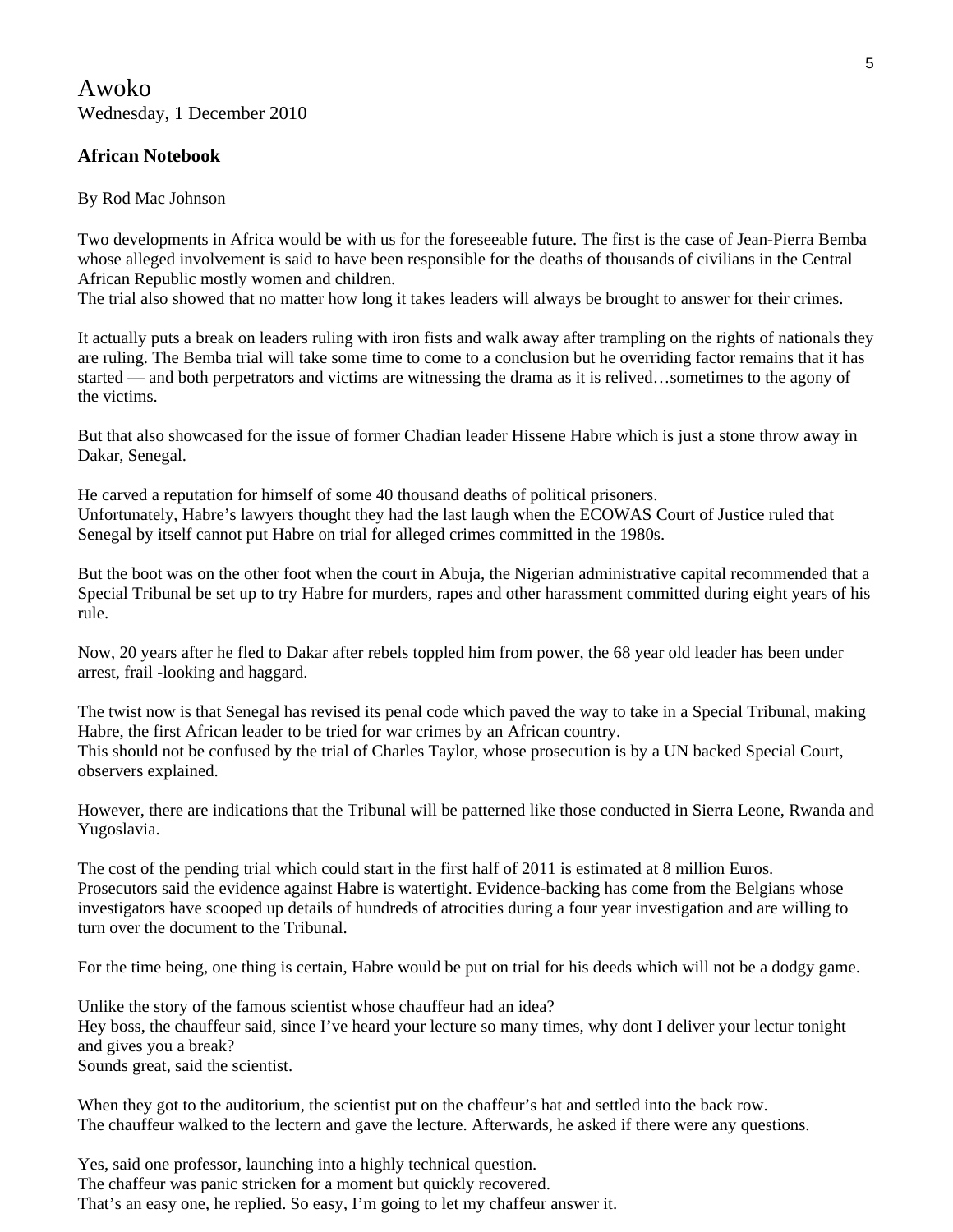Liberia Webs Tuesday, 30 November 2010 <http://www.liberiawebs.com/index.php>

#### **[Taylor on Africa's worst dictators list](http://www.liberiawebs.com/index.php?option=com_content&view=article&id=685:taylor-on-africas-worst-dictators-list&catid=81:liberia&Itemid=526)**

Ex-President Charles Taylor has been named among several African leaders both past and present as the continent's worst dictators over the last century.

Mr. Taylor, the first African leader to be indicted on a war crime charge, was named among several world criminals sometime in 2003 as the world most wanted criminals.

Mr. Taylor is currently standing trial at the UN backed Special Court for Sierra Leone sitting in The Hague. Lawyers representing Mr. Taylor presented their last witness this month bringing to a close the defense case. Final arguments in his trial are not expected until February 8, 2011, after which time a final verdict will be announced.



The report also named former DR Congo (Zaire) President Mobutu Sese Seko, Ethiopian Mengistu Haile Mariam and Equatorial Guinea's Theodoro Obiang Nyuemo Mbsofo as some of the continent's worst dictators.

The rest are Omar Al-Bashir of Sudan, Idi Amin of Uganda and Jean-Bedel Bokassa of the Central African Republic.

#### **Mobutu Sese Seko**

Joseph Désiré Mobutu (later Mobutu Sese Seko) seized control of the Democratic Republic of the Congo in a 1965 coup. Mobutu ruled the country (renamed Zaire in 1971) for more than three decades, stifling political opposition and amassing huge sums of money while the country's economy crumbled.

Mariam, the Ethiopian dictator who directed the 'Red Terror' against supposed enemies of his Soviet-backed regime, was convicted Tuesday, Dec. 12, 2006, of genocide in a rare case of an African strongman being called to account by his own country. Mengistu had been living in exile in Zimbabwe since 1992 and was convicted in absentia after a 12-year trial. He could face the death penalty at his Dec. 28 sentencing, but Zimbabwean President Robert Mugabe said he won't deport Mengistu if he refrains from making political statements or comments to the press.

Known as " El Jefe " (The Boss), Obiang is "in permanent contact with the Almighty", according to a state radio report. "He can decide to kill without anyone calling him to account and without going to hell because it is God himself with whom he is in permanent contact, and who gives him his strength," a presidential aide told listeners.

He has ruled Equatorial Guinea since 1979 when he overthrew his uncle and had him executed. His government has been described by several human rights groups as among the worst abusers of human rights in Africa. The tiny west African country has grown to become the continent's third largest exporter of oil, but despite the new-found wealth most of its 500,000 inhabitants still live in abject poverty.He is a very close ally of Robert Mugabe of Zimbabwe.

Idi Amin was president of Uganda from 1971 until 1979. A former boxer, Amin rose through the ranks of the Army in the 1960's, and seized power in a military coup against Uganda's first president, Milton Obote.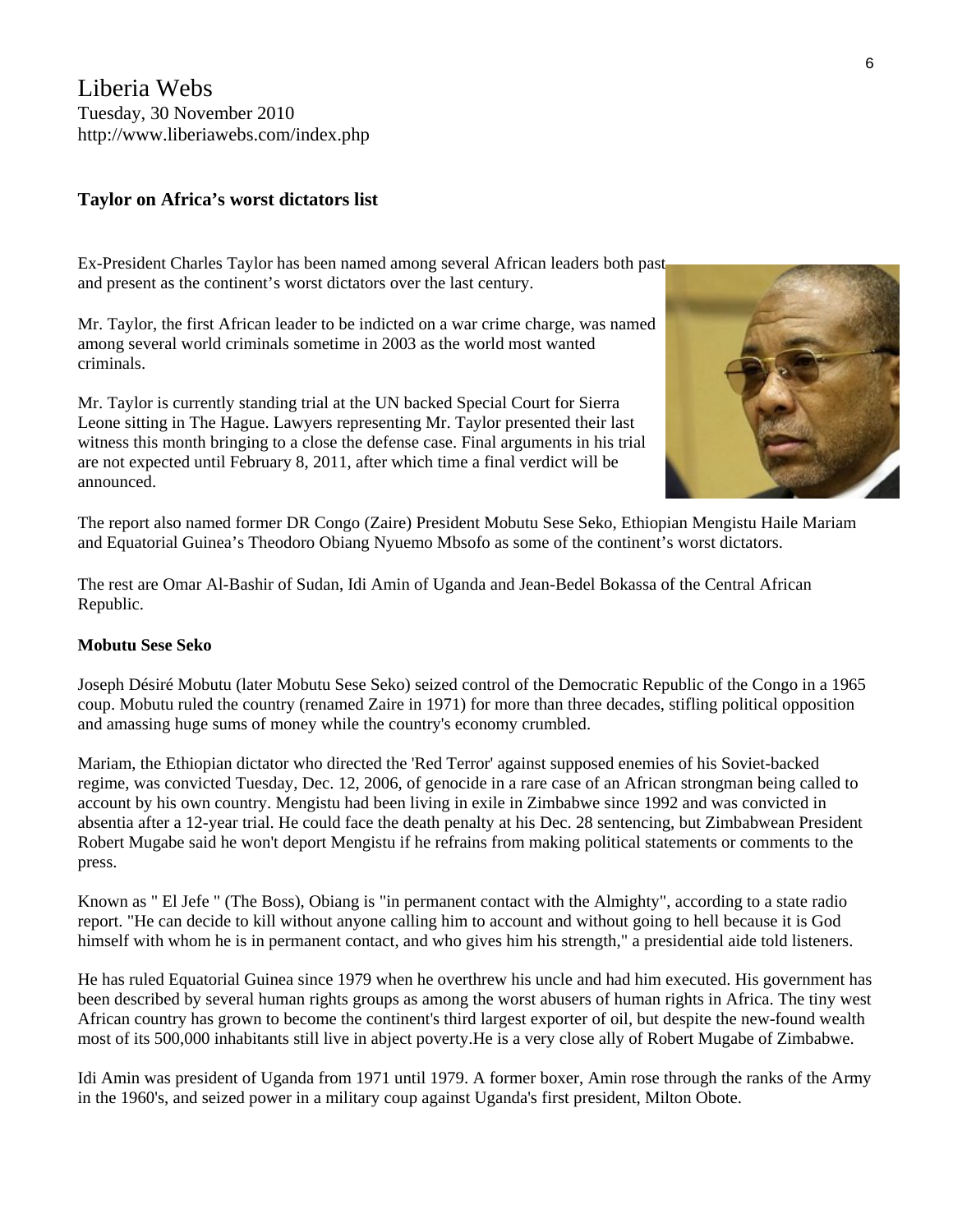His reign was marked by brutal repression, torture and other violence. Bodies were found with genitals, noses, livers, and eyes missing. Prison camps began filling up with common citizens, where prisoners were forced to bludgeon each other to death with sledgehammers. Most sources suggest that around 300,000 people were killed by Amin's forces.

Another 60,000 Kenyans of Asian descent were expelled from the country. In 1976, Amin declared himself president for life. Amin's Uganda was highly militarized, with 'Military tribunals placed above the system of civil law, soldiers appointed to top government posts, and civilian cabinet ministers informed that they will be subject to military discipline'.

Citing 'ancient tribal ownership, Amin invaded Tanzania in 1978, in an apparent attempt to deflect world attention from Uganda's impending economic collapse. This move failed, since Amins troops were routed by the Tanzanians, who forced him to flee to Saudi Arabia, where he still lives today, reportedly with the aid of a monthly payment of US \$1,400 per month from Saudi officials. Amin left Uganda with an estimated debt of US \$250 Million. Amin has been proclaimed as 'Africa's Adolph Hitler'.

Al Bashir seized power in Sudan in a military coup against a democratically elected government in 1989. Since his ascendancy, Amnesty International claims some 1 million people have been killed in the Sudanese civil war, whilst another 9 million have either fled the country or been subjected to 'internal exile', which basically means 'stay inside or be shot'. Al Bashir has also dissolved Sudan's parliament, banned political parties and closed down all independent media outlets. He has imposed a strict version of Islamic law (shariah) and used it to brutally repress the predominantly non-muslim people of Southern Sudan.

Taylor was actually elected as president by the people of Liberia in 1997. Amnesty International says that Taylor's military forces regularly use rape and torture as instruments of terror and suggest that he used his civilians as virtual slave labour. Estimates suggest that Taylor's personal fortune is greater than Liberia's Gross National Product.

This fortune was amassed by looting Liberia's natural resources, including gold, diamonds, rubber and timber. According to Hybrid Culture Magazine, 'rape and mutilation are standard tactics of intimidation'. UN sanctions and an arms embargo are in place against Taylor's regime. Taylor has actively supported rebels in neighbouring Sierra Leone by helping them to smuggle illegal 'blood diamonds' in order to finance their ongoing civil war against the Sierra Leone government.

Jean-Bedel Bokassa was president of the Central African Republic from 1966 until 1979. Bokassa had served in the colonial French army and helped establish the new army of the independent C.A.R. He seized power in a military coup against president David Dracko in 1966 and almost immediately abolished the country's constitution. In 1972 he declared himself president for life, and in 1976 he adopted the title of 'emperor' after a US \$30 Million coronation ceremony.

Whilst enriching himself to the tune of US \$125 Million, Bokassa brutalised and exploited his people with apparent flair. His 'hands on' approach led Bokassa to be personally involved in atrocities including torture, executions and even cannibalism.

Bokassa was ousted by a French backed coup in 1979, but arrogantly returned in 1986, only to be arrested, convicted and sentenced to death for crimes against humanity. This sentence was commuted to life imprisonment, and yet Bokassa was released in 1993. As if he wasn't busy enough, Bokassa apparently found time to have seventeen wives and around fifty children! He died of a heart attack in 1996.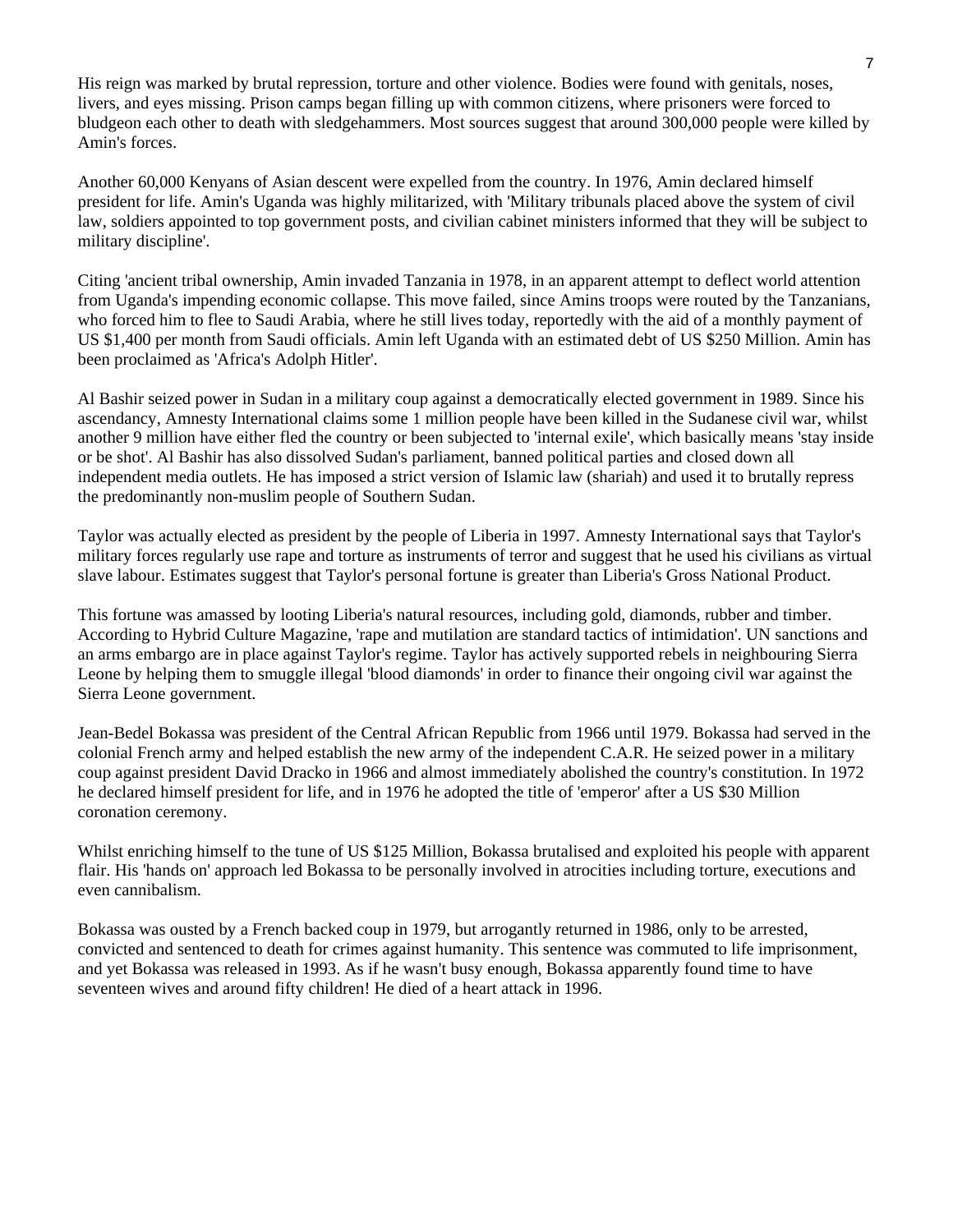## Radio Netherlands Worldwide Wednesday, 1 December 2010

#### **Libya in the dock?**

*By Bram Posthumus*



As the Special Court for Sierra Leone is wrapping up the case against Liberia's Charles Taylor over war crimes committed in Sierra Leone, critics maintain that others should also be held

accountable for war crimes in both countries. One name frequently mentioned is that of Libyan leader Muammar Gadaffi, although the likelihood of him facing justice remains remote.

Charles Taylor was an attendee. So was his fellow Sierra Leonean warlord, the late Foday Sankoh. One more name on the roster: Laurent Désiré Kabila, former Congolese president and the father of the current head of state. In his book about Liberias'civil war The Mask of Anarchy, Africa scholar Stephen Ellis calls the Libyan military training camps "the Harvard and Yale of a whole generation of African revolutionaries."

These camps were run by al-Mathab al-Thauriya al-Alamiya, or World Revolutionary Headquarters. The explicit aim was to foment violent struggle around the world, targeting every government that the Libyan leadership considered hostile. 'Libyan leadership' is synonymous with Gadaffi, in power since he staged a military coup 41 years ago.

The final report of the Liberian Truth and Reconciliation Commission (TRC) included testimonies by Moses Blah, one of Charles Taylor's confidantes and the man who briefly held Liberia's presidency when Taylor left the country in August 2003. Blah told the TRC that Libya was running training camps for guerrilla fighters. Blah, testifying at the SCSL in 2008, said the he and Taylor were in one of those camps.

The link between Taylor and Gadaffi is Burkina Faso president Blaise Compaoré, who felt indebted to the Liberians who helped him overthrow his former comradein-arms Thomas Sankara in October 1987. Through Compaoré's mediation, Libyantrained men and Libya-financed arms found their way into Liberia through Charles Taylor's war organisation NPFL, the National Patriotic Front of Liberia.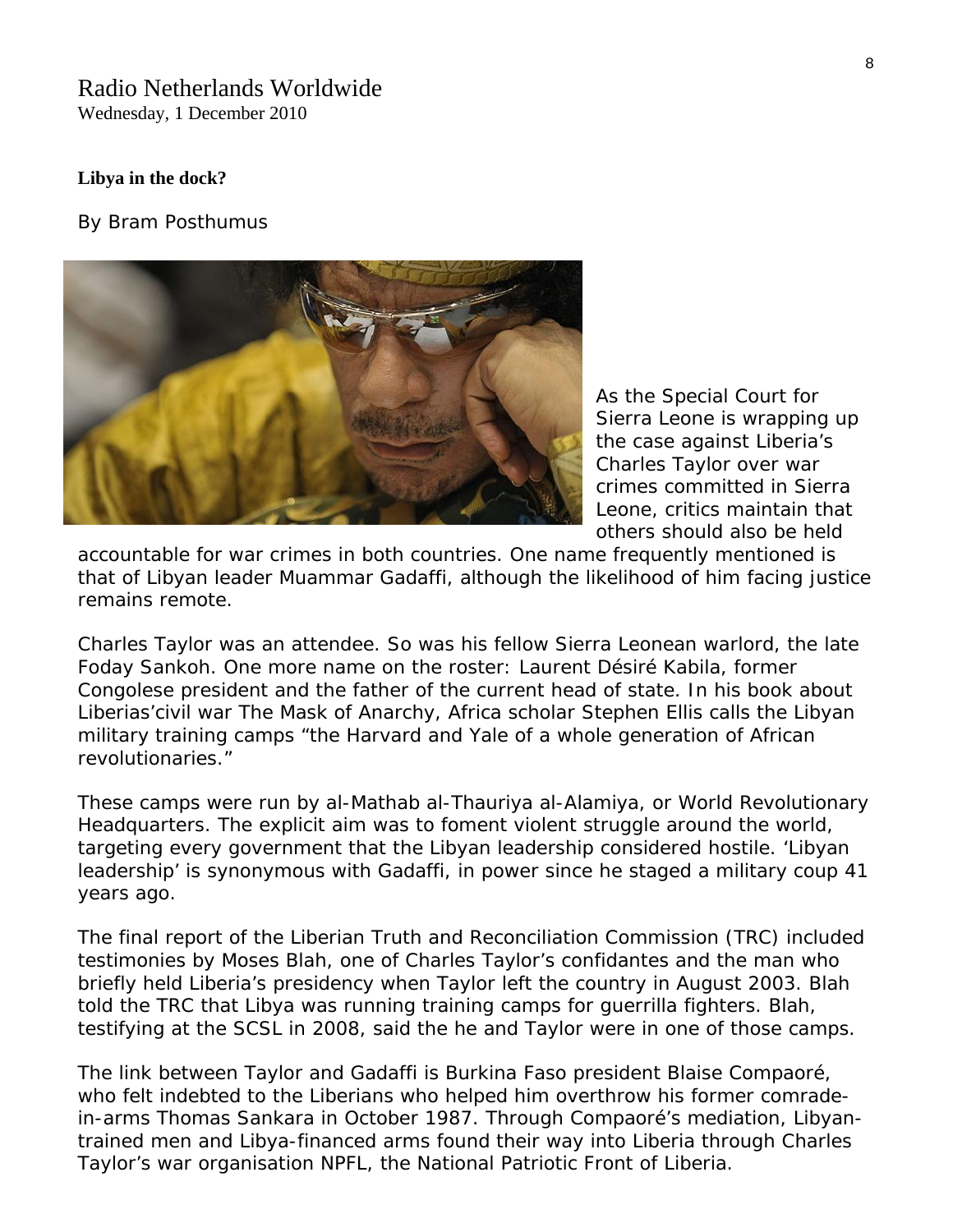"Colonel Muammar Gadaffi must pay for his crimes against humanity in Liberia," demanded the Atlanta-based Liberian web paper The Perspective in December 2007. Liberia's TRC is of the opinion that Gadaffi's country has been complicit in the war in Liberia, even though "the extent of Libya's involvement...may never be known". There are also testimonies of Sankoh's presence in the World Revolutionary Headquarters camps, and the Sierra Leonean warlord benefiting from the Libyan connection in the same way that Taylor did.

However, there are a number of reasons why it seems unlikely that Gadaffi would ever be summoned by an international court.

In May 2007, the US government under George W. Bush removed Libya from the list of states that sponsor terrorism. Libya has been suspected of sponsoring terrorist organisations such as the IRA in Northern Ireland and ETA in Spain. Most notoriously, Libya stood accused of bringing down PanAm Flight 103 over Scotland in 1988. Now that Libya has paid compensation for that attack and has abandoned its weapons of mass destruction program, it is "case closed" as far as Washington is concerned. Liberia and Sierra Leone do not figure in this calculation.

Libya was also suspected to have downed Flight UTA 772 over Niger in 1989. But as François-Xavier Verschave argues in his book La Françafrique, Gadaffi's oil contracts for French companies like Total and his increasing influence in Africa count for much more than his alleged misdeeds. Libya is also quite close to France, both in its friendships with the likes of Compaoré and in its avowed anti-Americanism. There is no support for 'making Gadaffi pay' in Paris.

Finally, Libya helps to pay the bills of the African Union, headquartered in the Ethiopian capital Addis Abeba, and organises numerous AU meetings. There were two major ones in the space of one month: the European Union - AU summit last October and the AU-Arab League summit one month later.

Clearly, neither the United States, nor France, nor the African Union have any interest in hauling their friend before a court to atone for crimes he may have helped bring about in a small corner of West Africa.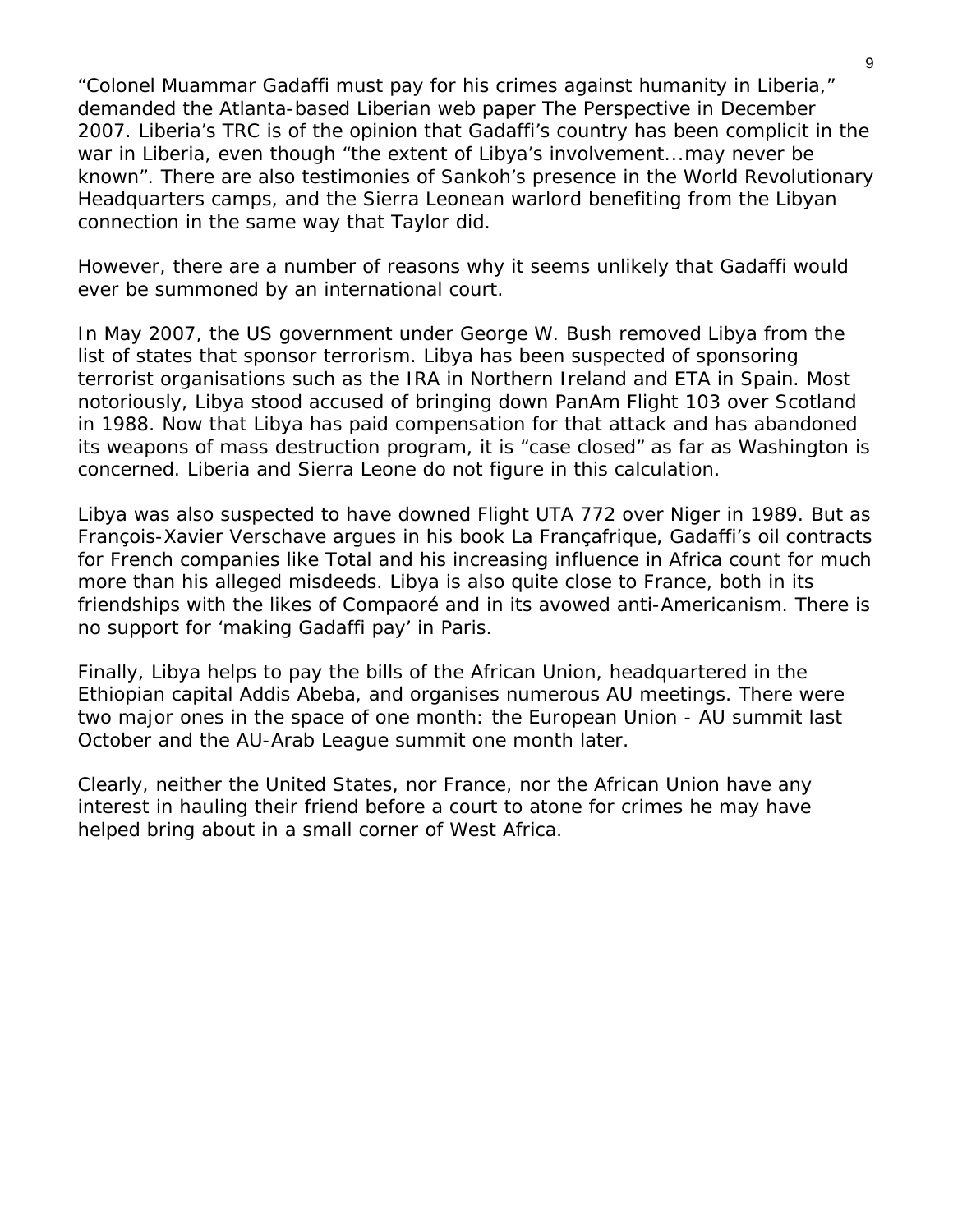# Kenya Broadcasting Corporation

Tuesday, 30 November 2010

#### **Kenya committed to ICC and judicial reforms**

Written By:PMPS,



Prime Minister Raila Odinga Tuesday promised that the government will fully co-operate with intended prosecution of those suspected to have instigated the election violence in 2008. the International Criminal Court in the

Mr Odinga said that having failed to establish against it, the government has no option but a local tribunal after Parliament ganged up to implement Parliament's wish that the election violence suspects be tried at The Hague.

Speaking when he met US Undersecretary for Democracy and Global Affairs Ms Maria Otero in his offices, Mr Odinga said the government was still keen to set up a local tribunal to deal with cases that will not be taken up by the ICC.

"You know we tried to set up a local tribunal but MPs rejected it. That is how the envelope ended up with The Hague and we have no option but to co-operate with the ICC process," Mr Odinga said.

He said that as part of the needed judicial reforms, the government is keen to appoint a new Chief Justice and Attorney General, adding that the two critical offices may be filled earlier than the deadline set in the new constitution.

A reformed Judiciary would win the confidence of the people of Kenya and the international community and handle suspects.

Ms Otero, who is visiting the country for the second time this year, congratulated the government for steering the country into a new constitution.

She asked the government to ensure critical provisions of the new constitution are Justice and Attorney General would earn the government a strong reputation both implemented ahead of the 2012 elections. She said appointment of a new Chief locally and internationally.

"Only an efficient Judiciary, with a professional Chief Justice of good reputation and strong credentials will ensure this country does not go through the difficulties you had the other time and who effects you are still dealing with," Ms Otero said.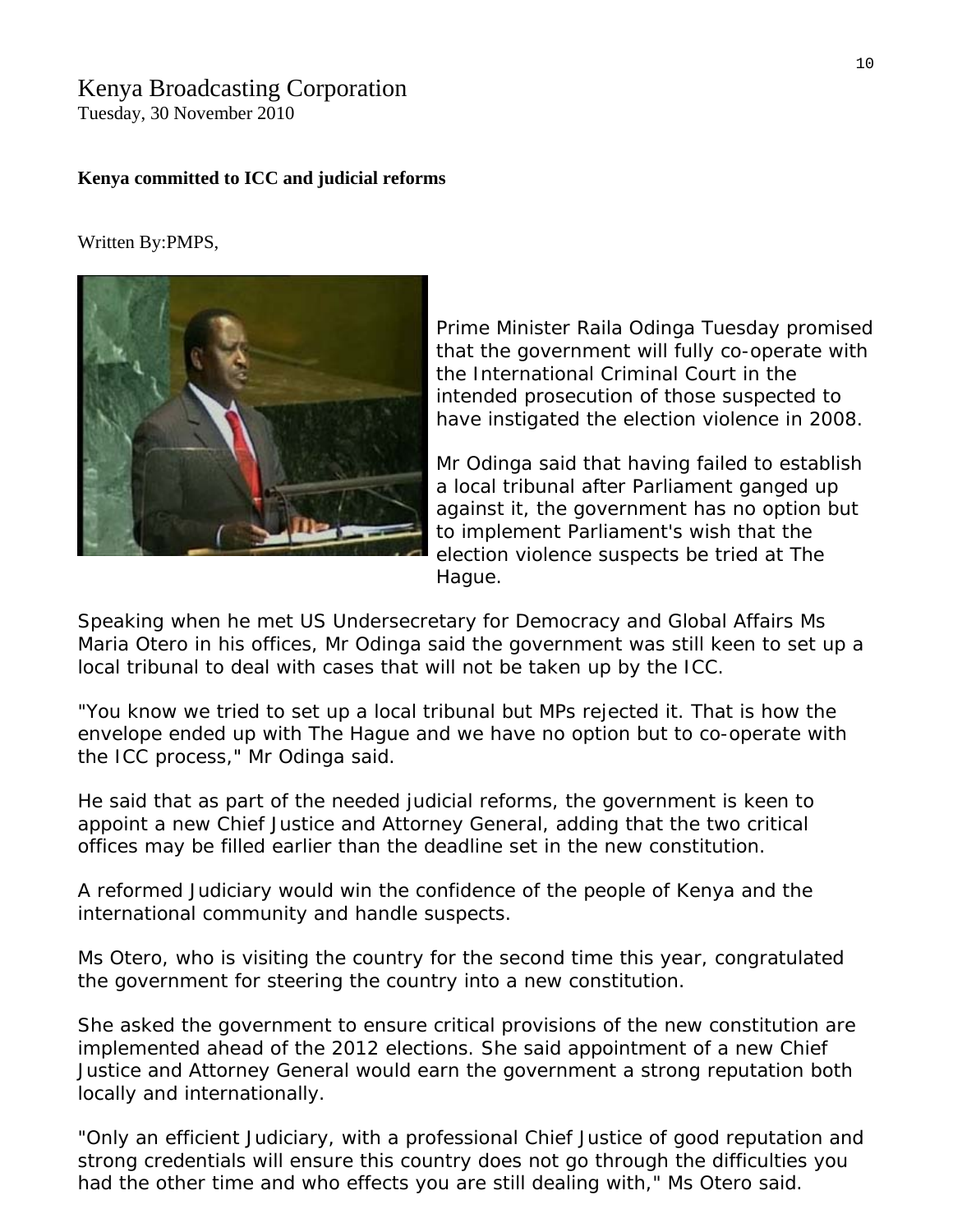within the shortest time possible usually has the impact of yielding good results and She said that appointment of key people in an open and transparent manner, restoring confidence in countries moving out of a crisis.

Saying America was not keen to interfere in Kenya's internal affairs, Ms Otero said Kenya currently looks good in the eyes of the international community and the reputation should be sustained.

She said Kenya also needs to co-operate with the world on the ICC process and clean the Judiciary to help end the culture of impunity.

"There is concern that Kenya has people who have not been thinking about the impression that Kenyans are corrupt. That is the reputation you need to discard by co-operating with the ICC and reforming the Judiciary," she said. country. They have amassed wealth for themselves and they have created the

She pledged support for war on organised crime, including drug trafficking.

In response, Mr Odinga said the government is moving with speed on the issues. He said the Bill on setting up of the Judicial Service Commission and Vetting of judges is already in the House for Second reading.

He said the government will publish names of those tapped for appointment as CJ and AG for the public to have a say.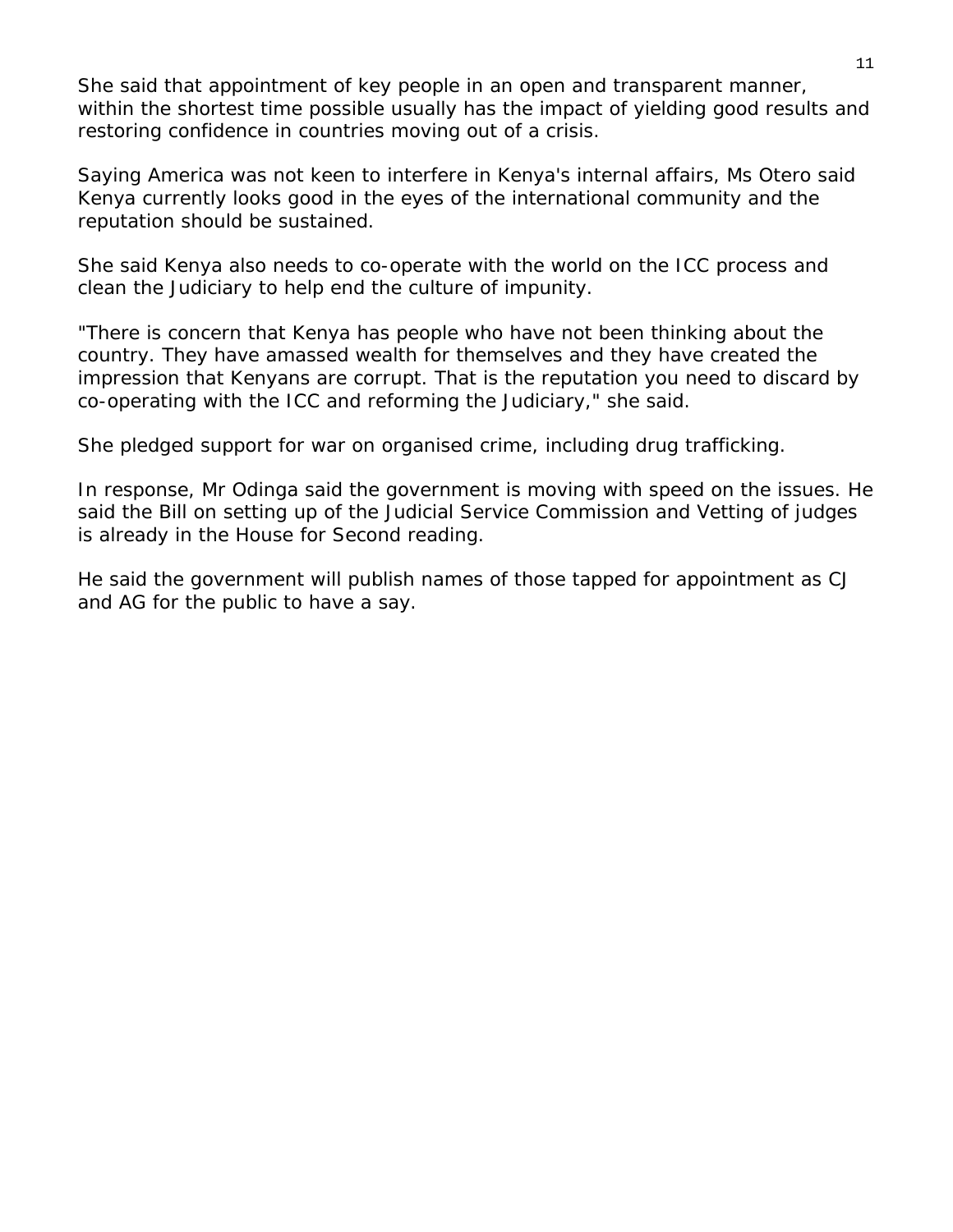# **International Lawyers Debate U.S. Policy on International Criminal Court**

International lawyers gathered today for a hard look at U.S. policy options following a landmark meeting of International Criminal Court members in Kampala, Uganda, in June.

After eight years on the sidelines, the United States is back in the ICC mix, with a new policy of "principled engagement" with the court, which is intended as a forum of last resort to punish [crimes that shock the conscience.](http://www.law.com/jsp/law/international/LawArticleIntl.jsp?id=1202432217472)

The American Society of International Law commissioned eight expert papers on the direction that engagement should take, hosting the meeting today at the group's Washington headquarters (located fittingly enough between the embassies of Greece and Kenya).

A top concern is the issue of aggression. In June, ICC members agreed to add aggression to the short list of crimes prosecuted by the court, which also include genocide, crimes against humanity and war crimes. The ICC delegates defined aggression as a "crime committed by a political or military leader which, by its character, gravity and scale, constituted a manifest violation of the Charter."

The United States is not a member of the court (neither is Russia or China), but attended the Kampala meeting as a non-state party.

In Kampala, the U.S. delegation "arrived very focused on definitional issues" related to aggression, said David Scheffer, a professor at Northwestern University School of Law who served as Ambassador at Large for War Crimes Issues from 1997 to 2001. The problem was, the definition had "already been set in stone prior to Kampala."

John Cerone, professor of law and director of the Center for International Law and Policy at New England School of Law in Boston, described the reaction of one delegation to U.S. efforts: "How dare a non-state party come in and try to impose its will on a definition we worked on for a decade?" he said.

Cerone recommended that further U.S. efforts to narrow the definition of aggression should only be done in good faith and to address specific problems.

Still, he said, the United States "could not have done much better" on provisions related to consent to bring charges. Members agreed the court has no jurisdiction to bring aggression charges against nationals from non-ICC member countries, and even member countries have a way to opt-out.

The United States also wanted the U.N. Security Council to have an exclusive role in deciding when to bring aggression charges. The problem, said Scheffer, is that "most governments simply despise the Security Council."

The Security Council still has the main responsibility for determining if an act of aggression has occurred, but Scheffer noted that some details remain unclear. For example, he said, if the Security Council says yes to aggression charges, "the pathway is fairly clear for the court." But it's less clear what the role of the court's judges would be if the council says no.

"The U.S. was there primarily to talk about aggression," said David Tolbert, president of the International Center for Transitional Justice, but was "constrained greatly by the fact that the U.S. is a non-state party. If we were [members], we'd have been in a much stronger position."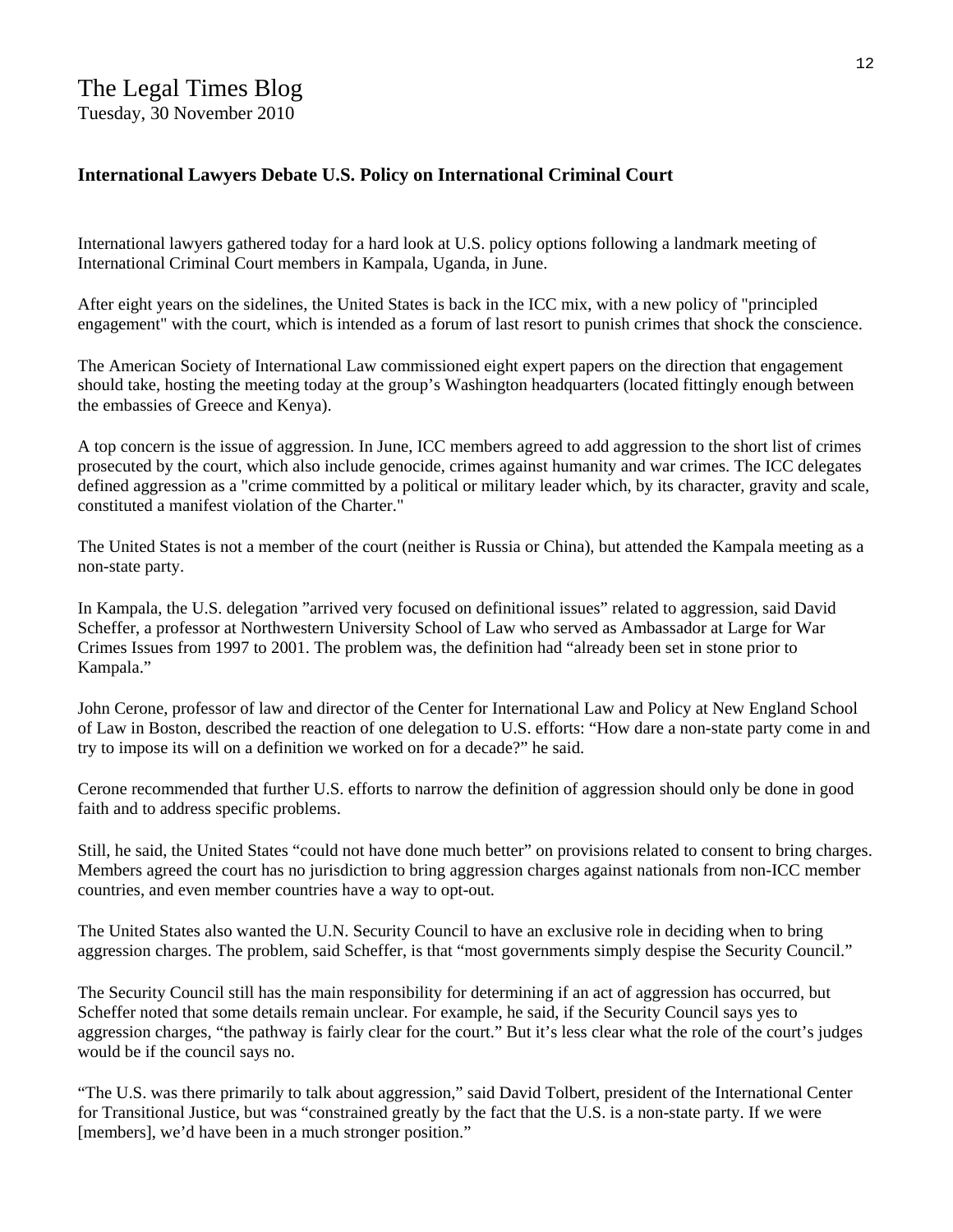# **International Criminal Court must prove Al-Bashir's genocide charges – Ping**

Tripoli, Libya - The International Criminal Court (ICC) must produce adequate evidence to prove its genocide charges against wanted Sudanese President Omer Al-Bashir, if justice is to be seen to be served, African Union Commission chief Jean Ping said here Tuesday.

'We are saying it is unacceptable for there to be justice for some and not all others,' Ping told a news conference on the sidelines of the EU-African Summit, underway here.

The Sudanese leader shelved the plan to attend the meeting, citing pressure from the European bloc to have him arrested for crimes against humanity, war crimes and genocide over the civil war in Sudan's western region of Darfur.

Ping said an international panel of inquiry, formed by the UN in 2005, did not find evidence of genocide in Darfur, but reported evidence of war crimes and crimes against humanity.

'There is a burden of proof and we are asking for proof. We are looking for equality,' Ping said, speaking on behalf of African leaders, who have consistently rejected attempts to have the Sudanese leader arrested for gen ocide.

In July this year, the ICC issued a second arrest warrant against the Sudanese leader and vowed to have him arrested for the crimes committed under his watch in Darfur.

The Court said there were 'reasonable grounds' to believe President Al-Bashir was responsible for three counts of genocide committed against three tribes in Darfur.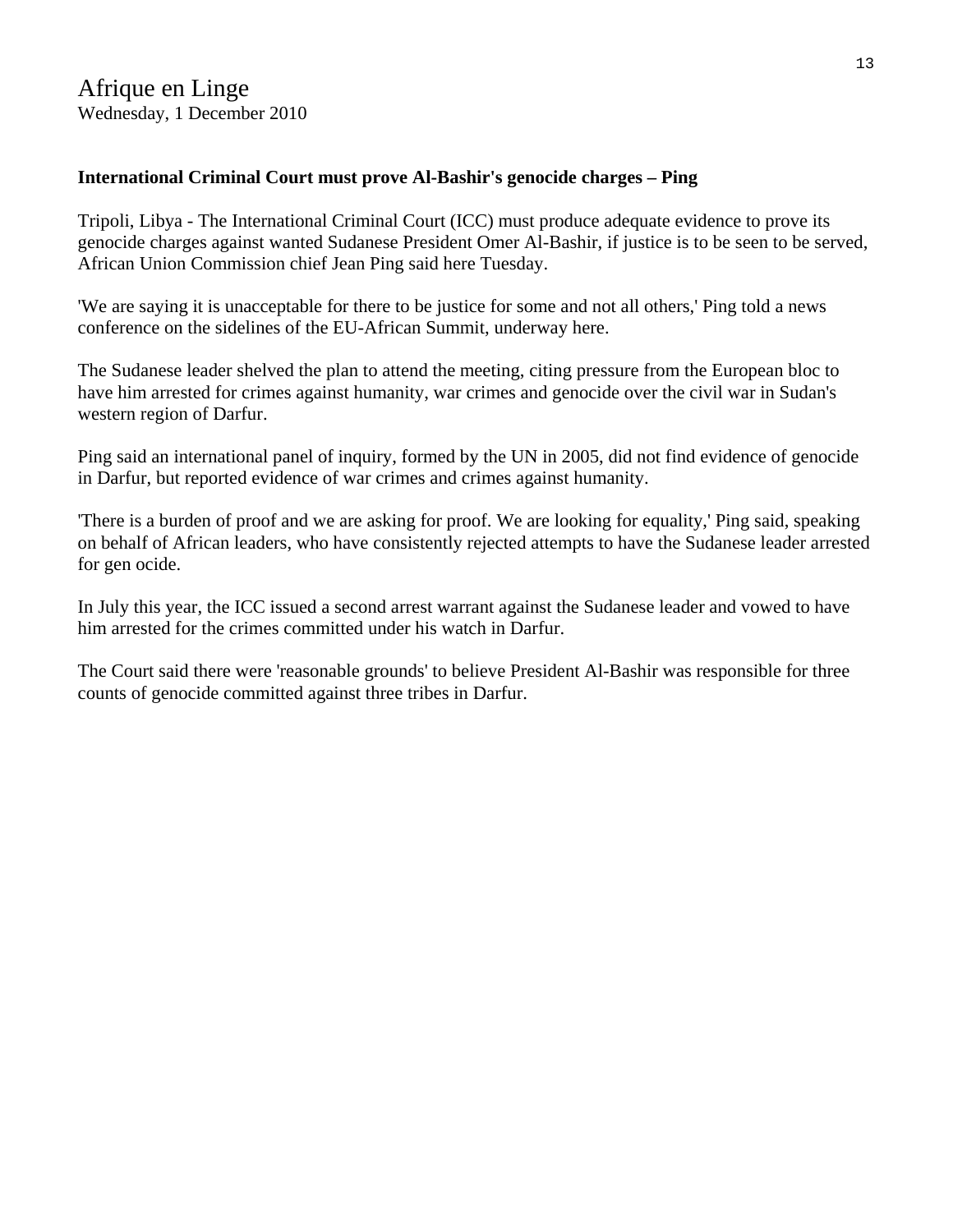Macleans.Ca Tuesday, 30 November 2010 http://www2.macleans.ca/2010/11/30/children-in-war-and-in-prison/

# **Children in war and in prison**

#### By [Michael Petrou](http://www2.macleans.ca/author/mpetrou/)



*Anti-Taliban soldier Abdul Azam, 14, cleans his weapson in his barracks (Photo by Chris Hondros/Getty Images)* 

The first soldiers I met in Afghanistan were teenagers who had been fighting since they were 15 or 16 years old. There were three of them. They manned a machinegun nest on a

lonely hill a kilometre or two from where the Taliban were dug in a short horse ride away. This was in October 2001. The kids belonged to the Northern Alliance militia, which had been fighting the Taliban for years and were on the verge of defeat when the Taliban's al-Qaeda guests bombed America and changed the course of the war.

Now it is that teenagers' allies who ostensibly run the government in Kabul. I have no doubt that their ranks continue to include minors, as do those of the Taliban. Children fight and kill and die violently in Afghanistan. The world would be a better place were this not the case, but it is. And in the course of battling the Taliban Canadian soldiers encounter and capture such minors, and must figure out what to do with them.

It's a difficult dilemma without easy answers. Those, such as the NDP's Thomas Mulcair, who implicitly [accused](http://www2.macleans.ca/2010/11/29/the-commons-lawrence-cannons-lips-are-sealed/) Canadian soldiers of handing over children to be tortured, aren't offering any.

Despite claims to the contrary, by Ottawa law professor Amir [Attaran](http://www.cbc.ca/canada/story/2010/11/26/afghan-child-detainees.html) among others, the age until which a soldier is considered a child under international law is not universally agreed to be 18. Article 77 of the Protocol 1 [amendment](http://www.icrc.org/ihl.nsf/7c4d08d9b287a42141256739003e636b/f6c8b9fee14a77fdc125641e0052b079) to the Geneva Convention requires signatories to "take all feasible measures in order that children who have not attained the age of fifteen years do not take a direct part in hostilities …" Article [38](http://www2.ohchr.org/english/law/crc.htm) of the United Nations Convention on the Rights of the Child, which Canada has ratified, similarly requires that signatories "take all feasible measures to ensure that persons who have not attained the age of fifteen years do not take a direct part in hostilities." We don't know how old were the suspected Taliban Canadians detained, and then released or transferred to Afghan authorities. According to Foreign Affairs Minister Lawrence Cannon, the Canadian Forces treats insurgents who appear to be under the age of 18 as juveniles. In both Canada and the United States, 17 year olds may enlist in the regular armed forces.

For what it's worth, I think there is a world of difference between an 11-year-old and a 17-year-old. I happen to know that a former member of Charles Taylor's National Patriotic Front of Liberia, who is allegedly guilty of horrific war crimes, is living in Toronto. I spent the better part of a year compiling evidence against a second NPFL member who allegedly committed similar atrocities and [exposed](http://www2.macleans.ca/2010/03/25/safe-haven-for-an-alleged-killer/) him in a *Maclean's* article. I left the first guy alone. Why? At the time of his alleged crimes, he led a "Small